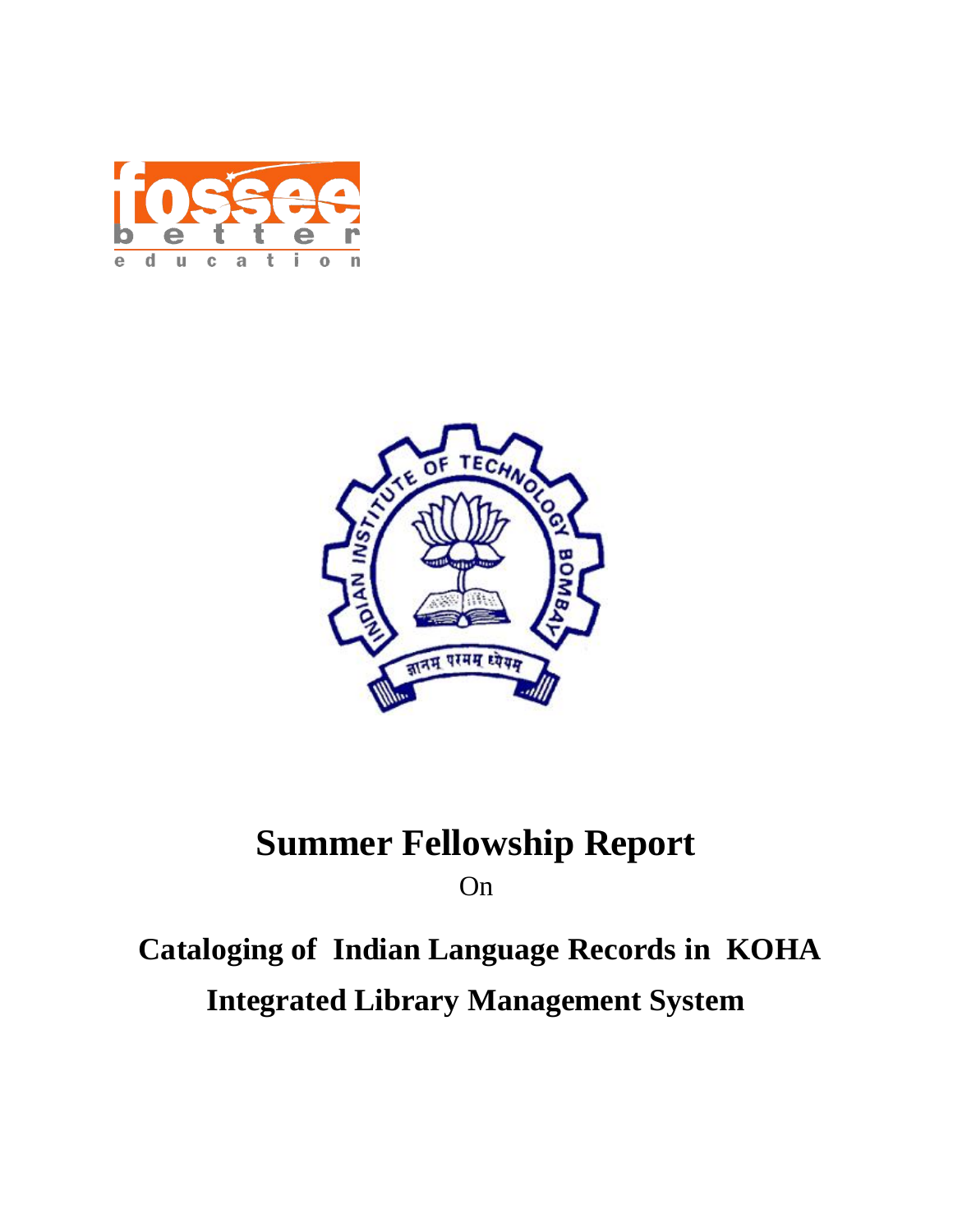Submitted by

### **Kavitha.K**

Under the guidance of

### **Dr. Manju Naika**

Chief Library Officer of Central Library

IIT Bombay

July 12, 2019

# Acknowledgment

I am grateful to my **parents and teachers** for their everlasting inspiration and support. The internship opportunity I had with IIT, Bombay was a great chance for learning and professional development. I am also grateful for having a chance to meet so many wonderful people and professionals who led me though this internship period.

I express my deepest gratitude and special thanks to the **Dr. Manju Naika**, chief library officer who in spite of being extraordinarily busy with his duties, took time out to hear, guide and keep me on the correct path and allowing me to carry out my project at their esteemed organization and extending during the training. And also, I express my deepest thanks to **Mrs.Samrudhi**, Sr. Library Information Asst. for her careful and precious guidance which were extremely valuable for my study both theoretically and practically . I choose this moment to acknowledge her contribution gratefully. It is my pleasure is to express my gratitude to **Mr.Bhagwan**, Sr.Library Information Asst. for his great support to complete the project.

It is my radiant sentiment to place on record my best regards, deepest sense of gratitude to **Mrs. Bella Tony**, for taking part in useful decision & giving necessary advices and guidance and arranged all facilities to make life easier. I perceive as this opportunity as a big milestone in my career development. I will strive to use gained skills and knowledge in the best possible way,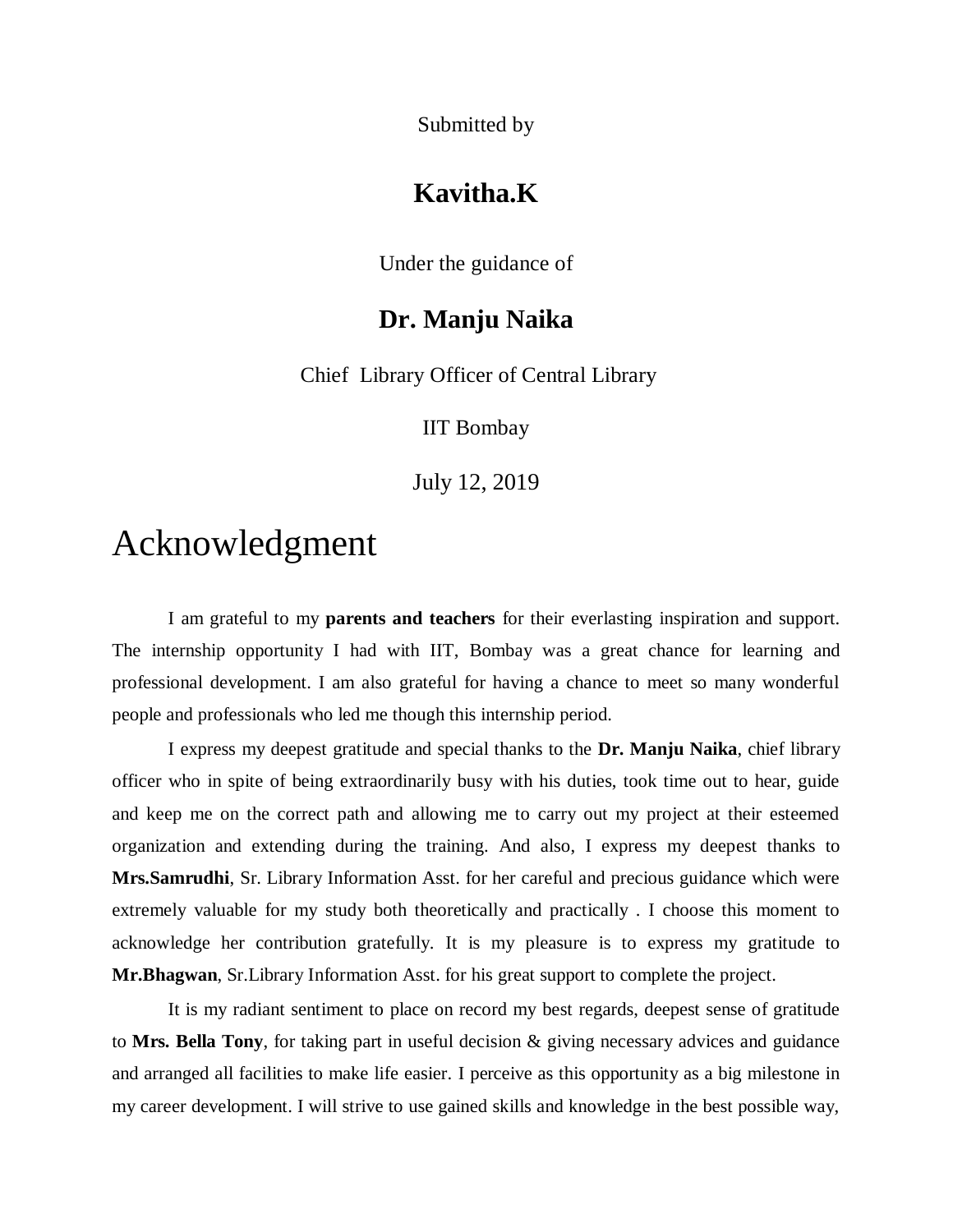and I will continue to work on their improvement, in order to attain desired career objectives. Hope to continue cooperation with all of you in the future,

I feel great pleasure to thank all my **friends** for giving me support to complete my project in a great success manner. I also thank each and every **person** who has helped me directly or indirectly for completing of this project work.

# **Contents:**

### **Chapter-1 :**

1.1- Introduction

1.2- Features of Koha

## **Chapter-2 :**

2.1- Software Requirements

2.2- System Architecture

2.3- Aim of the technology

# **Chapter-3:**

3.1- Modules of KOHA

3.2- Cataloging Module

### **Chapter- 4:**

4.1- Multiscript Records in KOHA

4.2- Linking MARC tag 880 with MARC tag 100,245 and 260

## **Chapter- 5:**

References

Website used in the project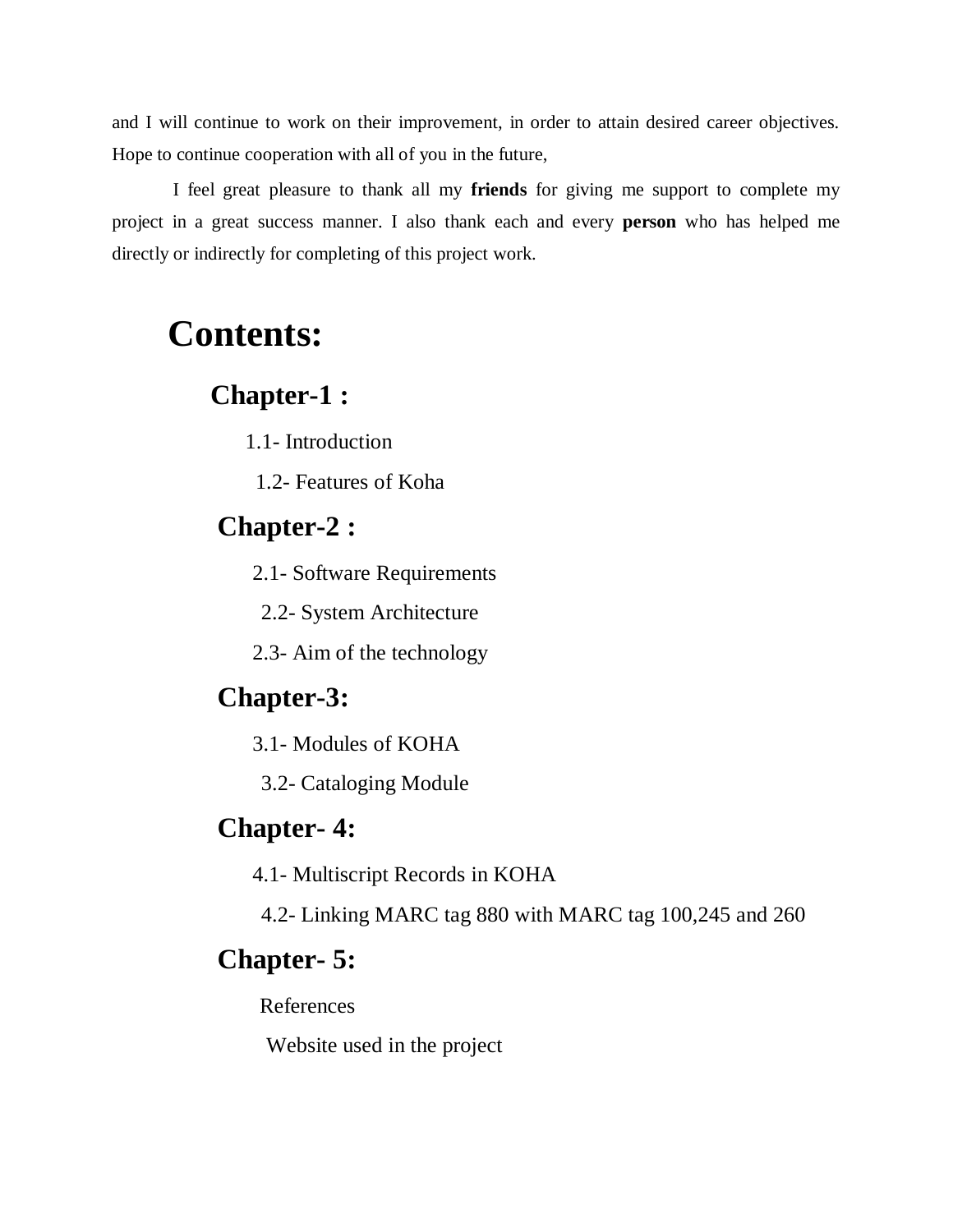# **Chapter-1:**

#### **1.1- Introduction:**

 The term "Open Source" refers to software that is free. The availability of the source code means that a user can modify and enhance the software to more closely fit its own needs. In that category, KOHA is also one of the Open Source Software. It is the software used in libraries for automation. According to the term digitalization , KOHA is the backbone of such digitalization in Library. Koha ia a full featured Integrated Library System (ILS), there is no cost for the license. Developed initially in New Zealand by Katipo Communications with Horrowhenua Library Trust. It is currently maintained by a dedicated team of software providers and library technology staff from around the globe. It is one of the innovative software. Because, code is open, users are free to innovative and improve the software to meet their needs. Free innovation also means that open-source that open-source software has much faster development cycles when compared to proprietary software. Free/Open source Koha has all the feature of commercial software. It motivates and encourage staff to creativities.

#### **1.2-Features of KOHA:**

 KOHA is a full featured modern integrated library software (ILS). OS independent on any operating system like Linux, Unix, Mac. It is web based and web based interfaces, we can integrate with website. It has Full MARC21 and UNIMARC support for professional cataloguing. It supports multilingual, multi-user support and online reservation. Full catalogue, circulation, acquisitions, library stock management are performed in this software. We can also print our own barcode using this software. It is also web based OPAC. OPAC means Online Public Access Catalouge. It is considered as the public searching module.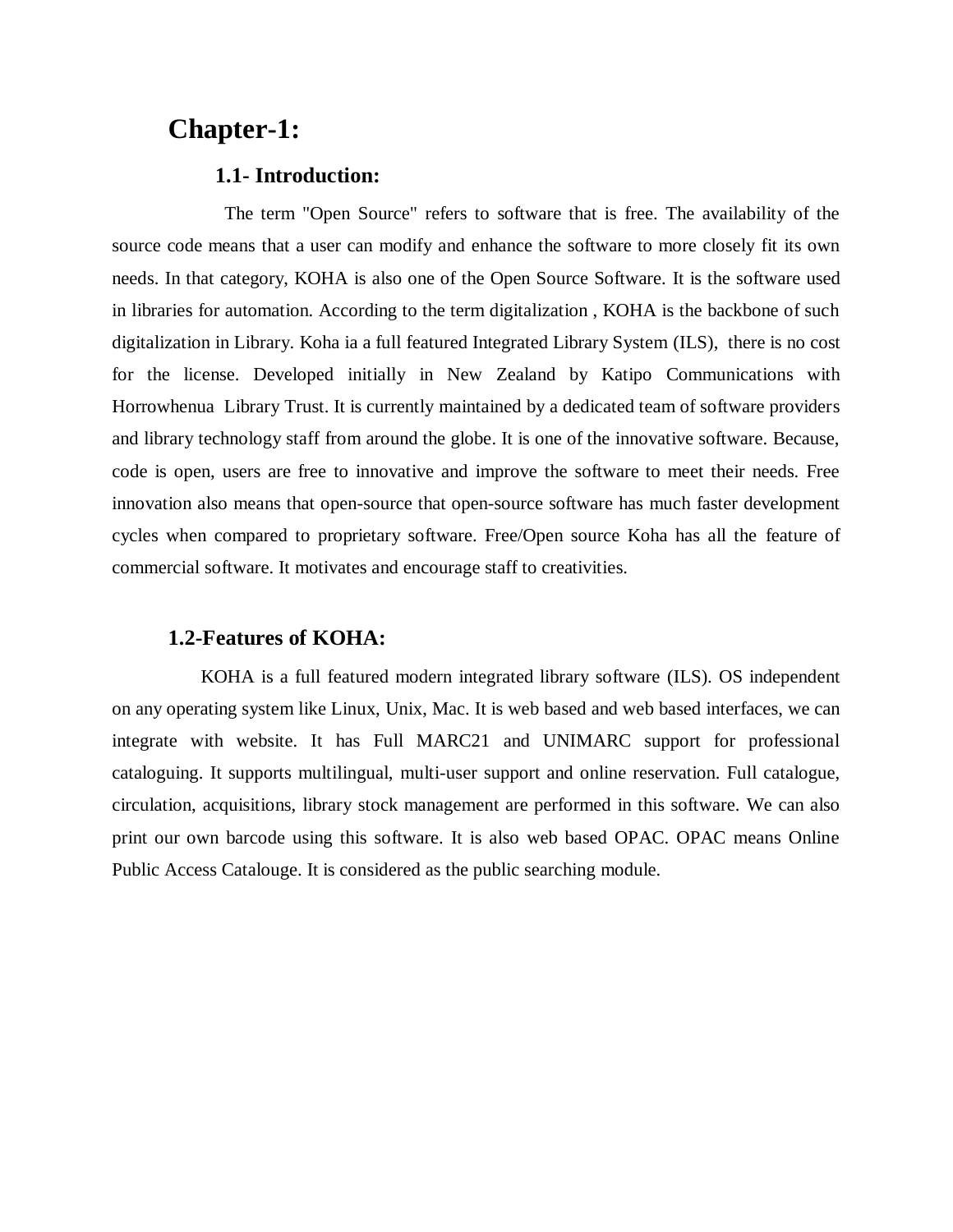# **Chapter-2:**

#### **2.1-Software Requirements:**

 Koha version 19.05 Free(download from https://koha-community.org/) Apache web server (download from www.apache.org) MySQL.Relational Database Management System(http://www.mysql.com)free Perl modules (http://www.perl.org) Linux (Any flavour of LINUX) or Windows Server.

#### **2.2- System Architecture:**

 Koha is based on a client-server architecture. The architecture consists of two parts. They are the Network Server and the Client Work Stations. Let us have a brief description about the architecture.

#### **Network Server :**

 Koha can be installed on a server running Linux, Unix, Mac . The recommended operating system is stable version of Debain Linux, although Koha can run on any modern operating system.

#### **Client Work Stations:**

 Koha requires only a web browser on the work station. It needs a graphical browser, or even a text browser for the OPAC. Koha, thus functions on PCs running Windows, PCs running Linux, Macs, or even UNIX workstations. Koha runs over any TCP-IP network.

#### **2.3- Aim of the Technology:**

 More than 300 libraries are using KOHA, including academic, public, school and special libraries in Africa, Australia, Canada, USA, France, India and of course, New Zealand. Along with a committed team of programmers its development is steered by a growing community of Libraries collaborating to achieve their technology.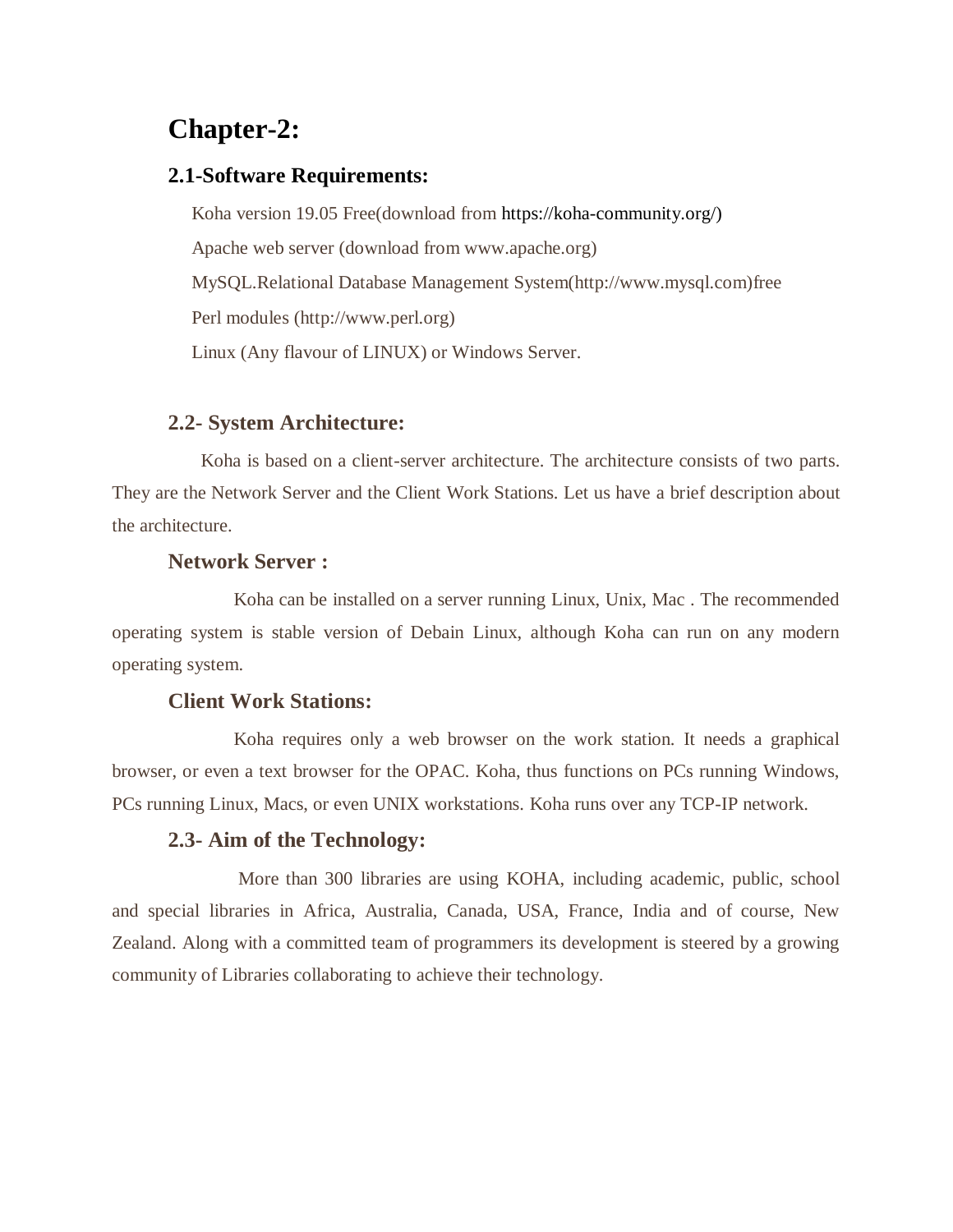# **Chapter - 3:**

#### **3.1- Modules of KOHA:**

 There are different types of modules in the KOHA. We can perform multi tasking in KOHA. Modules of KOHA are listed below:

> Administration Global preferences Local preferences Acquisition **Circulation**  Catalog Patron Management Serials Reporting OPAC

#### **3.2 - Cataloging Module:**

 The cataloging module is one of the most important module in KOHA. We can perform such a module in different types. Let us have a brief description about the cataloging module.

#### **MARC Management :**

 The cataloging module is one of the principal strong points of Koha. Several "frameworks" can be defimed to do different cataloging for monographs, electronic resources, periodicals etc.

#### **Export / Import:**

 Importing records in ISO2709 format and through Z39.50 for fast cataloging. ISO2709 is the MARC reservoir and Z39.50 is the client. These are used for fast cataloging. If we are doing a bulk amount of datas at a time, this procedure is follwed for exporting and importing the datas.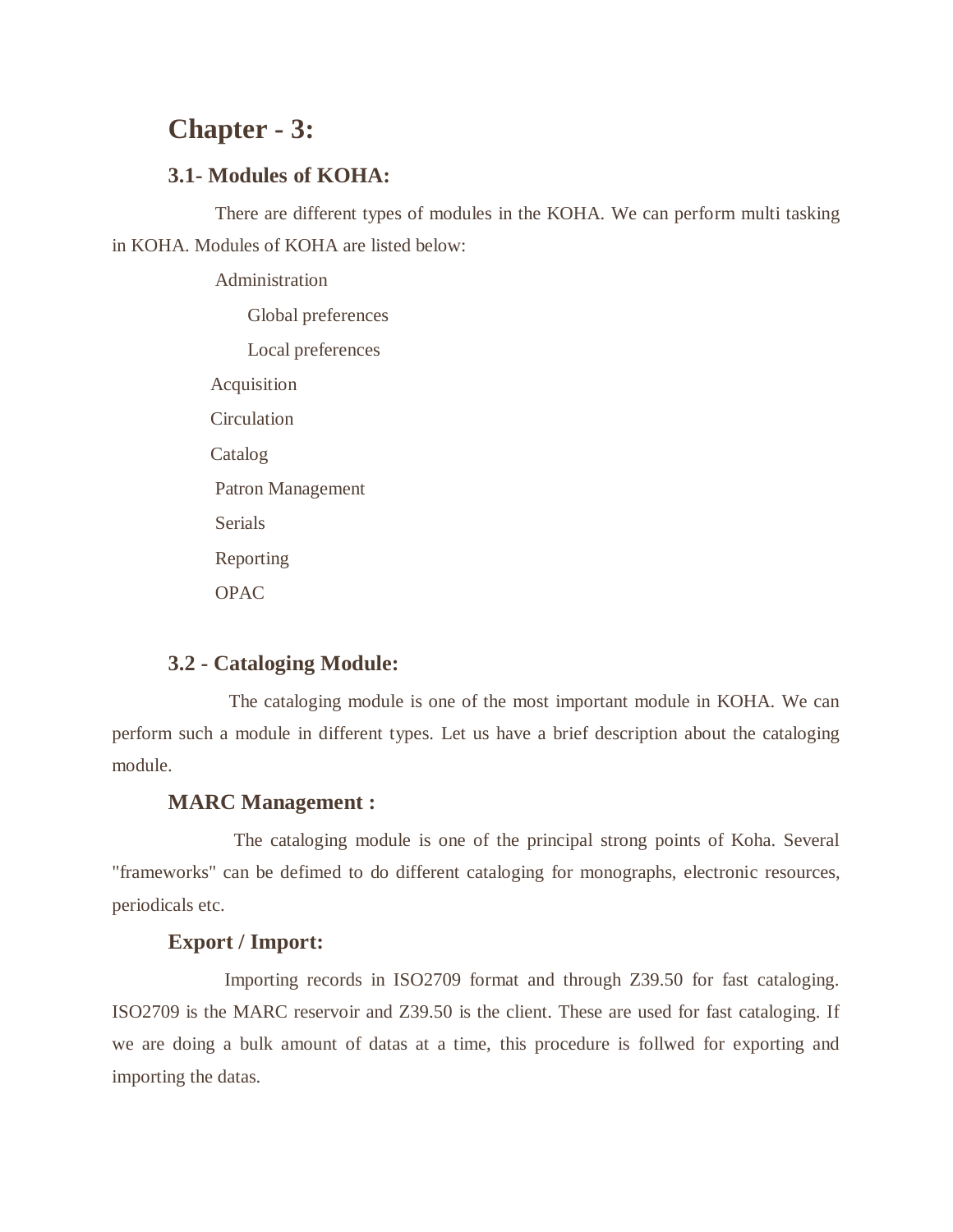#### **Fast Cataloging:**

 To accelerate cataloging, Koha provides, Management of a MARC record reservoir, in ISO2709 format, A Z39.50 client that can access several Z39.50 servers.

### **Chapter-4:**

#### **4.1 - Multiple Records in KOHA:**

 For doing the multiple records in KOHA, we have to follow the following steps to display the 880 Tag in the records. This is the koha administration page.



The steps are listed are listed below:

Go to KOHA administration -> Catalog -> MARC bibliographic framework.

In that, we have to choose the tag where 880 tag needs to be displayed.

Select Action -> MARC structure -> search for 880 tag -> 880

Click on Action button and select sub fields.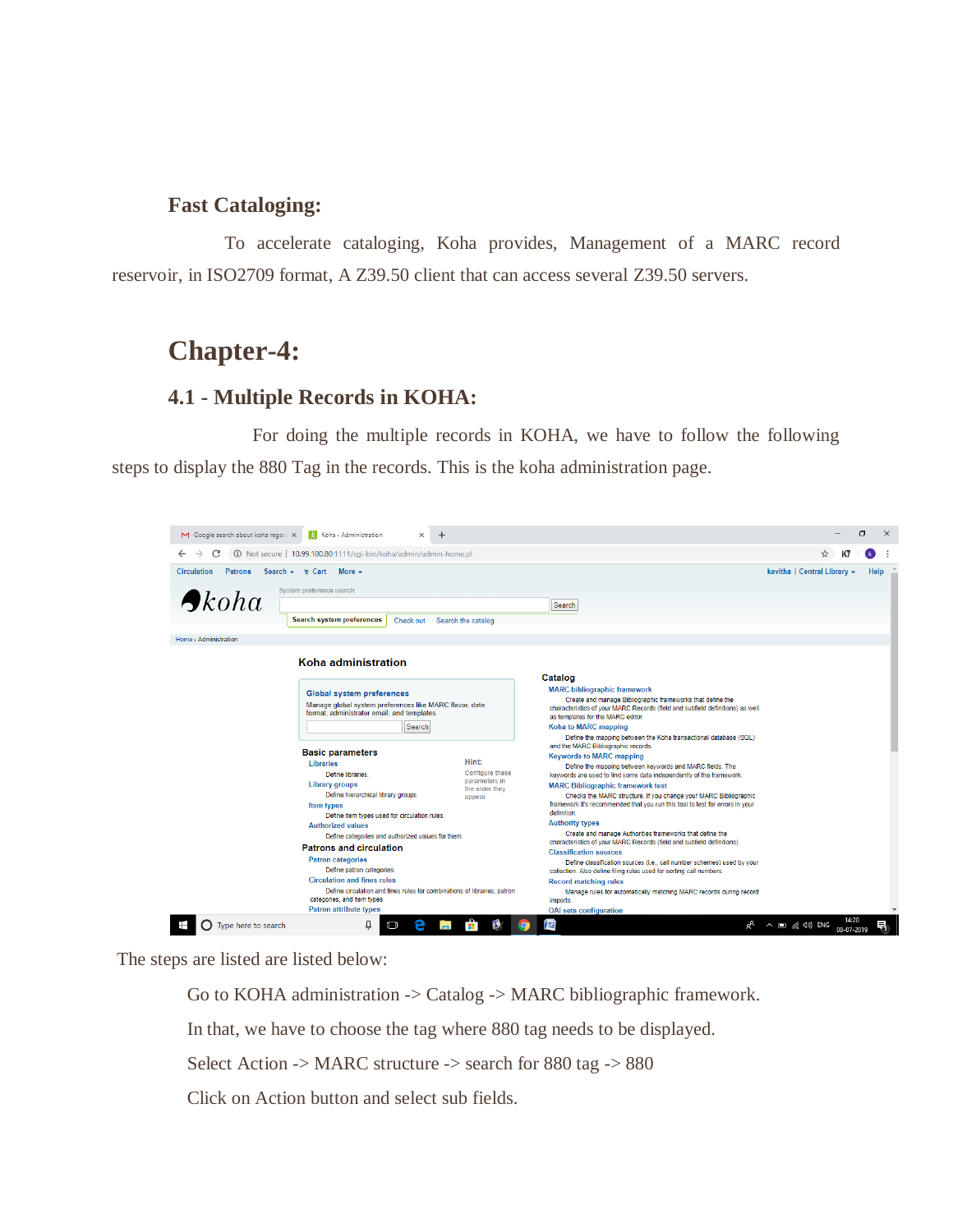Then, the MARC subfield page will be opened.

| M Inbox (88) - kavithakaikondan99 X                |                                                                 |                | Koha > Administration > MARC sull X<br>$\ddot{}$                                                                                                                                               |                            |                         |
|----------------------------------------------------|-----------------------------------------------------------------|----------------|------------------------------------------------------------------------------------------------------------------------------------------------------------------------------------------------|----------------------------|-------------------------|
| С                                                  |                                                                 |                | (i) Not secure   10.99.100.80:1111/cqi-bin/koha/admin/marc subfields structure.pl?taqfield=880&frameworkcode=BKS                                                                               |                            |                         |
| <b>Circulation</b><br><b>Patrons</b>               | Search $\div$ $\equiv$ Cart                                     |                | More $\sim$                                                                                                                                                                                    |                            |                         |
|                                                    | System preference search:                                       |                |                                                                                                                                                                                                |                            |                         |
| $\rightarrow$ koha                                 |                                                                 |                |                                                                                                                                                                                                |                            |                         |
|                                                    |                                                                 |                | Search system preferences<br>Check out<br>Search the catalog                                                                                                                                   |                            |                         |
|                                                    |                                                                 |                |                                                                                                                                                                                                |                            |                         |
|                                                    |                                                                 |                | Home > Administration > MARC frameworks > BKS framework structure > Tag 880 Subfield structure                                                                                                 |                            |                         |
| <b>System preferences</b>                          |                                                                 |                |                                                                                                                                                                                                |                            |                         |
| > System preferences                               |                                                                 |                | <b>MARC</b> subfield structure admin for 880 (framework BKS)<br>This screen shows the subfields associated with the selected tag. You can edit subfields or add a new one by clicking on edit. |                            |                         |
| <b>Basic parameters</b>                            |                                                                 |                | The column 'Koha field' shows that the subfield is linked with a Koha field                                                                                                                    |                            |                         |
| Libraries                                          | <b>Subfield</b><br>Text<br><b>Constraints</b><br><b>Actions</b> |                |                                                                                                                                                                                                |                            |                         |
| > Library groups                                   | $\overline{2}$                                                  | $\overline{2}$ | Tab:8, Repeatable, Not mandatory, hidden,                                                                                                                                                      | $P$ Edit                   | <b><i>ff</i></b> Delete |
| > Item types                                       | $\overline{3}$                                                  | 3              | Tab:8, Repeatable, Not mandatory, hidden,                                                                                                                                                      | $P$ Edit                   | <b>tt</b> Delete        |
| > Authorized values                                | $\Delta$                                                        | 4              | Tab:8, Repeatable, Not mandatory, hidden,                                                                                                                                                      | $\ell$ Edit                | <b><i>tt</i></b> Delete |
| <b>Patrons and circulation</b>                     | 5                                                               | 5              | Tab:8, Repeatable, Not mandatory, hidden,                                                                                                                                                      |                            |                         |
| > Patron categories<br>Circulation and fines rules | 6                                                               |                |                                                                                                                                                                                                | $P$ Edit                   | m Delete                |
| > Patron attribute types                           |                                                                 |                | Linkage Tab:8, Repeatable, Not mandatory, hidden,                                                                                                                                              | $P$ Edit                   | <b><i>tt</i></b> Delete |
| <b>Library transfer limits</b>                     | 7                                                               | $\overline{7}$ | Tab:8, Repeatable, Not mandatory, hidden,                                                                                                                                                      | $P$ Edit                   | <b><i>t</i></b> Delete  |
| > Transport cost matrix                            | 8                                                               | 8              | Tab:8, Repeatable, Not mandatory, hidden,                                                                                                                                                      | $P$ Edit                   | m Delete                |
| $\rightarrow$ Item circulation alerts              | 9                                                               | 9              | Tab:8, Repeatable, Not mandatory, hidden,                                                                                                                                                      | $\blacktriangleright$ Edit | <b><i>tt</i></b> Delete |
| > Cities and towns                                 | a                                                               | a              | Tab:8, Repeatable, Not mandatory,                                                                                                                                                              | $\blacktriangleright$ Edit | <b><i>ff</i></b> Delete |
| Catalog                                            | b                                                               | b              | Tab:8, Repeatable, Not mandatory,                                                                                                                                                              | $\blacktriangleright$ Edit | <b>tt</b> Delete        |
| » MARC bibliographic<br>framework                  | c.                                                              | c              | Tab:8, Repeatable, Not mandatory,                                                                                                                                                              | $\ell$ Edit                | <b><i>tt</i></b> Delete |
| > Koha to MARC mapping                             | $\mathbf d$                                                     | d              | Tab:8, Repeatable, Not mandatory, hidden,                                                                                                                                                      | $P$ Edit                   | <b><i>ff</i></b> Delete |
| <b>Keywords to MARC</b><br>mapping                 | e                                                               | e              | Tab:8, Repeatable, Not mandatory, hidden,                                                                                                                                                      |                            |                         |
| » MARC bibliographic                               | f                                                               | Ŧ              | Tab:8, Repeatable, Not mandatory, hidden,                                                                                                                                                      | $P$ Edit                   | <b><i>tt</i></b> Delete |
| framework test                                     |                                                                 |                |                                                                                                                                                                                                | $P$ Edit                   | <b><i>t</i></b> Delete  |
| Type here to search                                |                                                                 |                | ⇩<br>H.                                                                                                                                                                                        |                            |                         |

Click Edit -> 6 for sub field, then the new page gets opened.

In that choose Basic Constraints -> type the subfield code 6.

Then create text for Librarian<linkage>

Click <repeatable> on the checkbox.

In the advanced constraints, there should be three checkboxes:

<OPAC>

<Intranet>

<Editor>

Select number 8 in "Manage Tabs".

 Then, we have to enable the editor which means we have make a tick in the editor box showing in the advanced constraints. Enabling of such editor option shows the  $6<sup>th</sup>$  subfield in the record structure.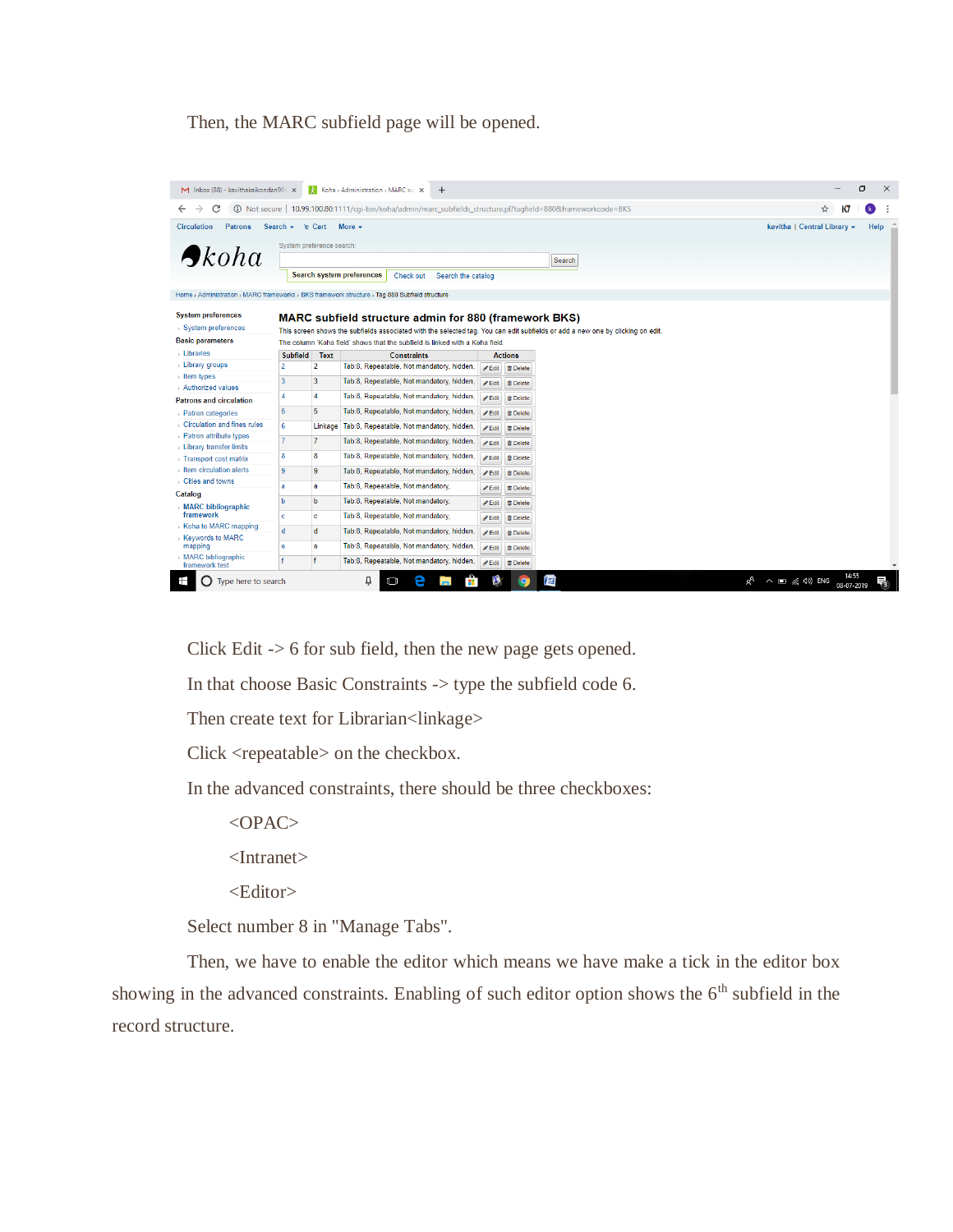

These settings are made for the sequence. Then click on "save changes".

 Finally, now we can view 880 tag and subfield 6. The above process should be followed for 100, 245, 260, 490 and 700.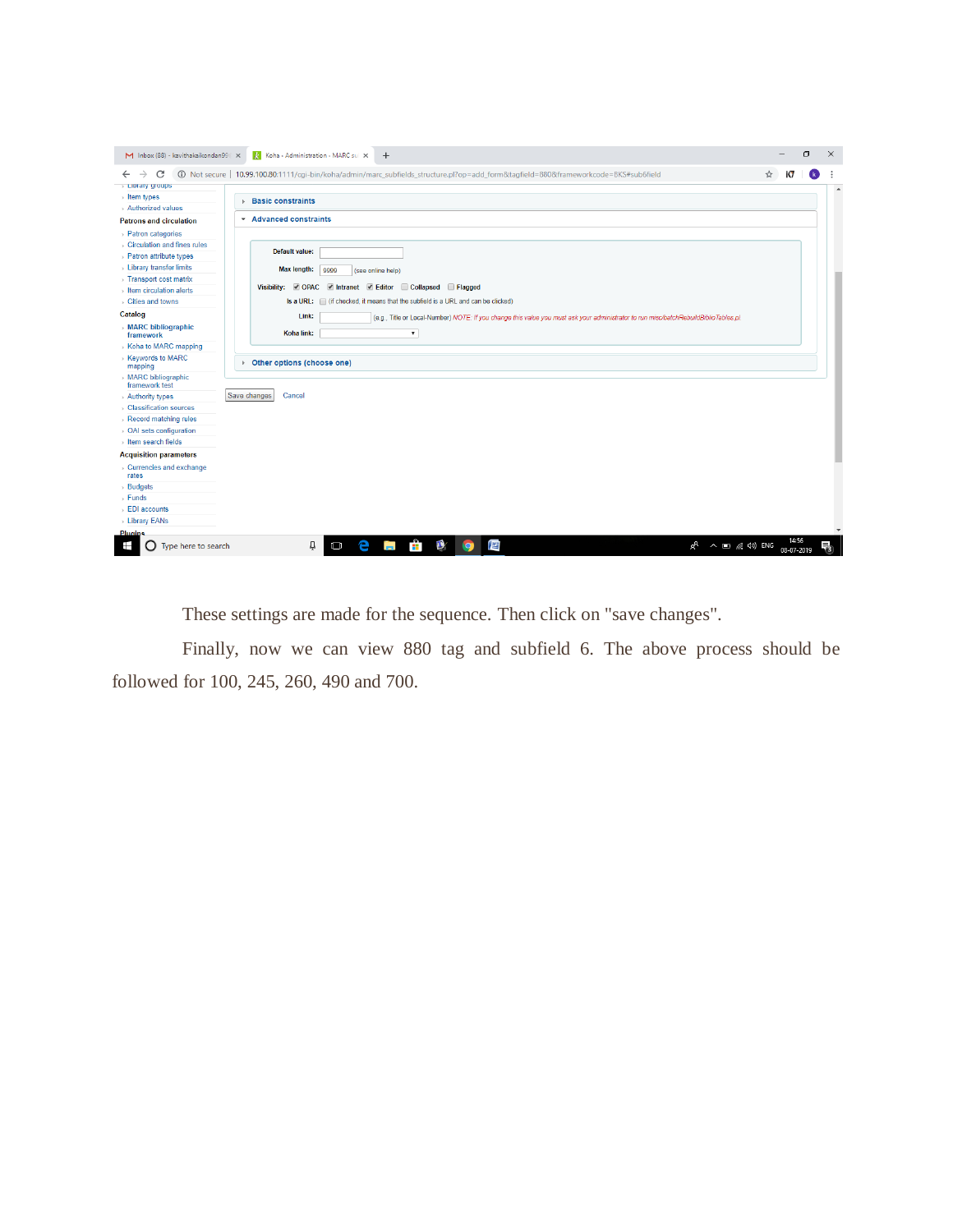|                                                                                                                  | M KOHA Login details for Multiscrip X (2) Koha staff client X X (2) My Drive - Google Drive | $\times$ +        | σ<br>$\mathsf{X}$                                                 |
|------------------------------------------------------------------------------------------------------------------|---------------------------------------------------------------------------------------------|-------------------|-------------------------------------------------------------------|
| $\leftarrow$ $\rightarrow$ $\mathbf{C}$ $\blacksquare$ https://intra.library.iitb.ac.in/cgi-bin/koha/mainpage.pl |                                                                                             |                   | ю<br>$\bullet$ :<br>$O_T$<br>☆                                    |
| Search - We Cart More -                                                                                          |                                                                                             |                   | kavitha   Central Library, IITB +<br>Help                         |
| Enter search keywords:<br>$\bigtriangleup$ koha                                                                  | Search the catalog                                                                          | Submit            |                                                                   |
| Home                                                                                                             |                                                                                             |                   |                                                                   |
|                                                                                                                  | <b>Advanced search</b><br>Q                                                                 | <b>About Koha</b> |                                                                   |
|                                                                                                                  | $\mathbf{L}$ Lists                                                                          |                   |                                                                   |
|                                                                                                                  | <b>Cataloging</b><br>o                                                                      |                   |                                                                   |
|                                                                                                                  | <b>CD</b> Authorities                                                                       |                   |                                                                   |
|                                                                                                                  |                                                                                             |                   |                                                                   |
| Ŧ<br>O Type here to search                                                                                       | $\mathbf{B}$ $\mathbf{B}$<br>$\Delta_{\rm S}$<br>e<br>Q.<br>Ō<br>$\sim$                     | 四<br>9<br>⊖       | $R^2 \sim 20$ (c) ENG $\frac{11:21}{08 \cdot 07 \cdot 2019}$<br>D |

#### **4.2 - Linking MARC tag 880 with MARC tag 100,245 and 260**

This is the home of the KOHA software.

In this page we can search the details of the books using the accession number.

For that, we have to type the accession number in this box as bc=239527.

It will displays the details of the book. Actually, the book details are displaying in the English language.

I want the details to be displayed in Hindi and English.

Displaying both the languages is possible, if we had implemented the the 880 settings in the Koha Administration.

Activate the 880 settings in the Koha Administration using the guidelines provided in the previous chapter.

### **Data linking process:**

 For that we have to choose edit option in this page. Select edit record. The record editing page gets appeared. First we choose Tag 0, it is necessary to fill some datas here and they are auto generated. Move onto the another tag, Tag 100 contains the author name. First, represent the indicator as 1 in the box. Then link the 880 linkage in the 6th subfield. So for that we have to type 880-01.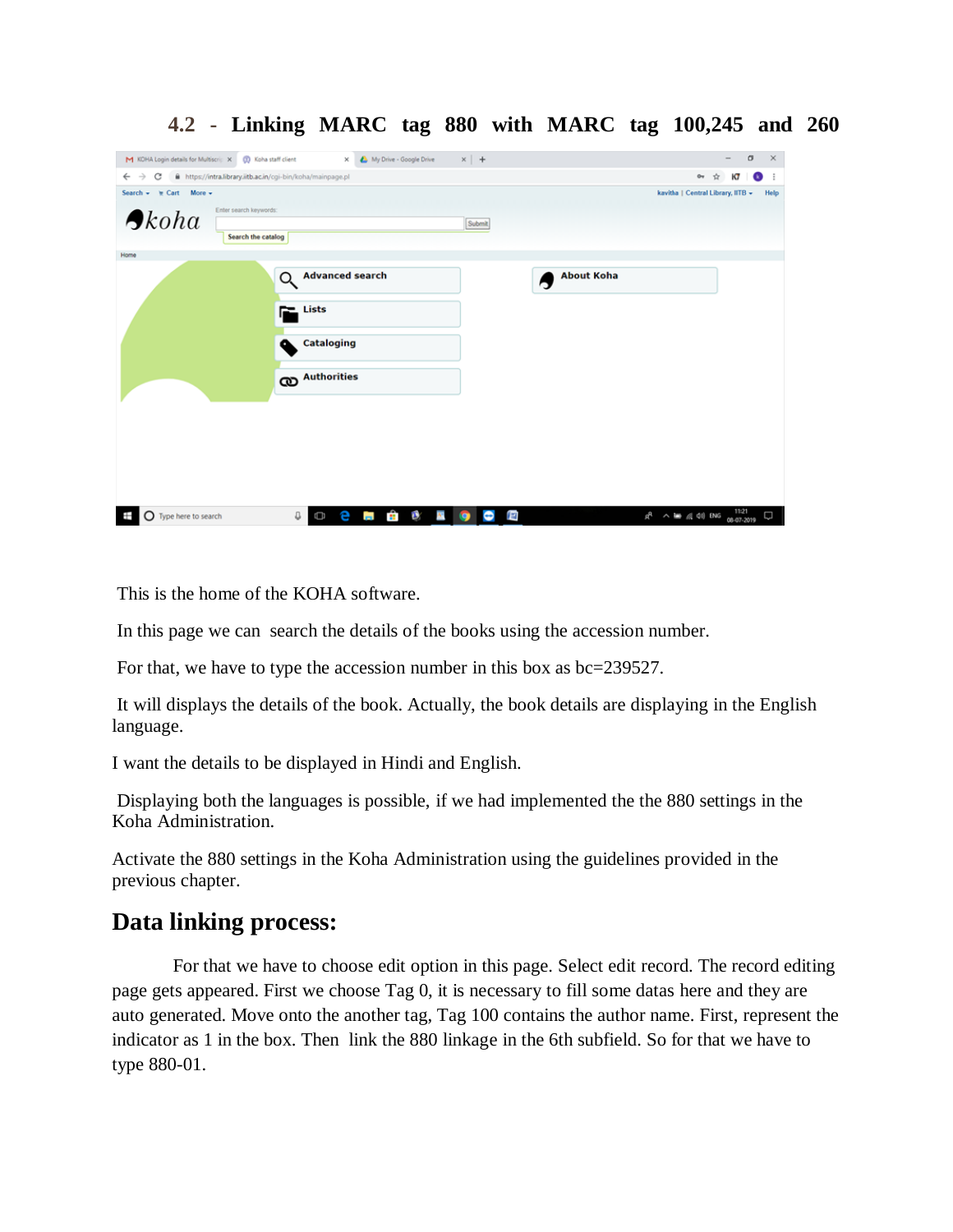Then move to the next tag, here we have to edit the Tag 245. Because it showing the title of the book. The important thing here which means, here it is not necessary to represent the indicator 1. Let leave the box blank. And we have to do the same procedure done in the previous tag as 880-02. Then move to the 260 tag. Because, tag 260 shows the details of the publisher. So we have to type  $880-03$  in the  $6<sup>th</sup>$  subfield for linkage.

 And finally I moved to the Tag 880. Here, first we have to represent indicator 1 as the same done in the previous tag. I need three tags for edition for that we have to create three tags. In the first tag, represents the author details. The second tag represents the title details. And the third tag represents the publisher details.

 Now, using the help of the Google Translate and Google Input Tools, we have to type corresponding Hindi details. Sometimes the Google translate is not responding. Inthat case we can use the Google input also. While doing this we have to careful about the Hindi spellings. So we have to cross check the details of the book. And paste it in the correct tag. Finally the data edition and linking gets over. Now save all the changes made in the record. Finally we got the result we needed, it shows the Hindi fonts first and English then. Here I have attached the screenshot of the result.

| Search = \mm Cart More = |                                                                                                           |                                   |                                                   |                                                                                |  |  |           | kavitha   Central Library, IITB + |  | Help |  |
|--------------------------|-----------------------------------------------------------------------------------------------------------|-----------------------------------|---------------------------------------------------|--------------------------------------------------------------------------------|--|--|-----------|-----------------------------------|--|------|--|
|                          | Enter search keywords:                                                                                    |                                   |                                                   |                                                                                |  |  |           |                                   |  |      |  |
| $\bigtriangleup$ koha    |                                                                                                           | Submit                            |                                                   |                                                                                |  |  |           |                                   |  |      |  |
|                          | Search the catalog                                                                                        |                                   |                                                   |                                                                                |  |  |           |                                   |  |      |  |
|                          | Home > Catalog > Details for Adarsh jeevan ki prerak kahaniyan                                            |                                   |                                                   |                                                                                |  |  |           |                                   |  |      |  |
|                          | $+$ New $ +$ Edit $ \pm$ Save $-$                                                                         | Add to -                          | <b>A</b> Print                                    |                                                                                |  |  |           |                                   |  |      |  |
| Normal                   | आदर्श जीवन की प्रेरक कहानियाँ                                                                             |                                   |                                                   |                                                                                |  |  |           |                                   |  |      |  |
| <b>MARC</b>              |                                                                                                           | Adarsh jeevan ki prerak kahaniyan |                                                   |                                                                                |  |  |           |                                   |  |      |  |
| ISBD                     | वासवानी, जे.पी.<br>By: Vaswani, J.P.                                                                      | आदर्श जीवन<br>wh three wordfoul   |                                                   |                                                                                |  |  |           |                                   |  |      |  |
| Items                    | Publisher: नई दिल्ली प्रभात प्रकाशन २०१८<br>Publisher: New Delhi Prabhat Prakashan 2018                   |                                   |                                                   |                                                                                |  |  |           |                                   |  |      |  |
| Checkout history         | Description: 214 p. 23 cm.<br>ISBN: 978-93-5186-755-5.                                                    |                                   |                                                   |                                                                                |  |  |           | skelt annund                      |  |      |  |
|                          | Subject(s): Literature   Short stories, Hindi   Spiritual life   Religious life   Parables -- Paraphrases |                                   |                                                   |                                                                                |  |  |           |                                   |  |      |  |
|                          | <b>MARC Preview: Show</b>                                                                                 |                                   |                                                   |                                                                                |  |  |           |                                   |  |      |  |
|                          | <b>Acquisition details</b><br><b>Holdings</b>                                                             |                                   |                                                   |                                                                                |  |  |           |                                   |  |      |  |
|                          | T Activate filters                                                                                        |                                   |                                                   |                                                                                |  |  |           |                                   |  |      |  |
|                          | Item type                                                                                                 | - Current location $\circ$        | Home library . Call number . Status . Last seen . |                                                                                |  |  | Barcode o |                                   |  |      |  |
|                          | <b>Children Collection</b>                                                                                |                                   | Children's Area                                   | Central Library, IITB Central Library, IITB 891.43-32 Vas Available 06/02/2019 |  |  | 243775    |                                   |  |      |  |
|                          |                                                                                                           |                                   |                                                   |                                                                                |  |  |           |                                   |  |      |  |

# **Chapter-5:**

References:

<https://lists.katipo.co.nz/public/koha/2013-July/036871.html>